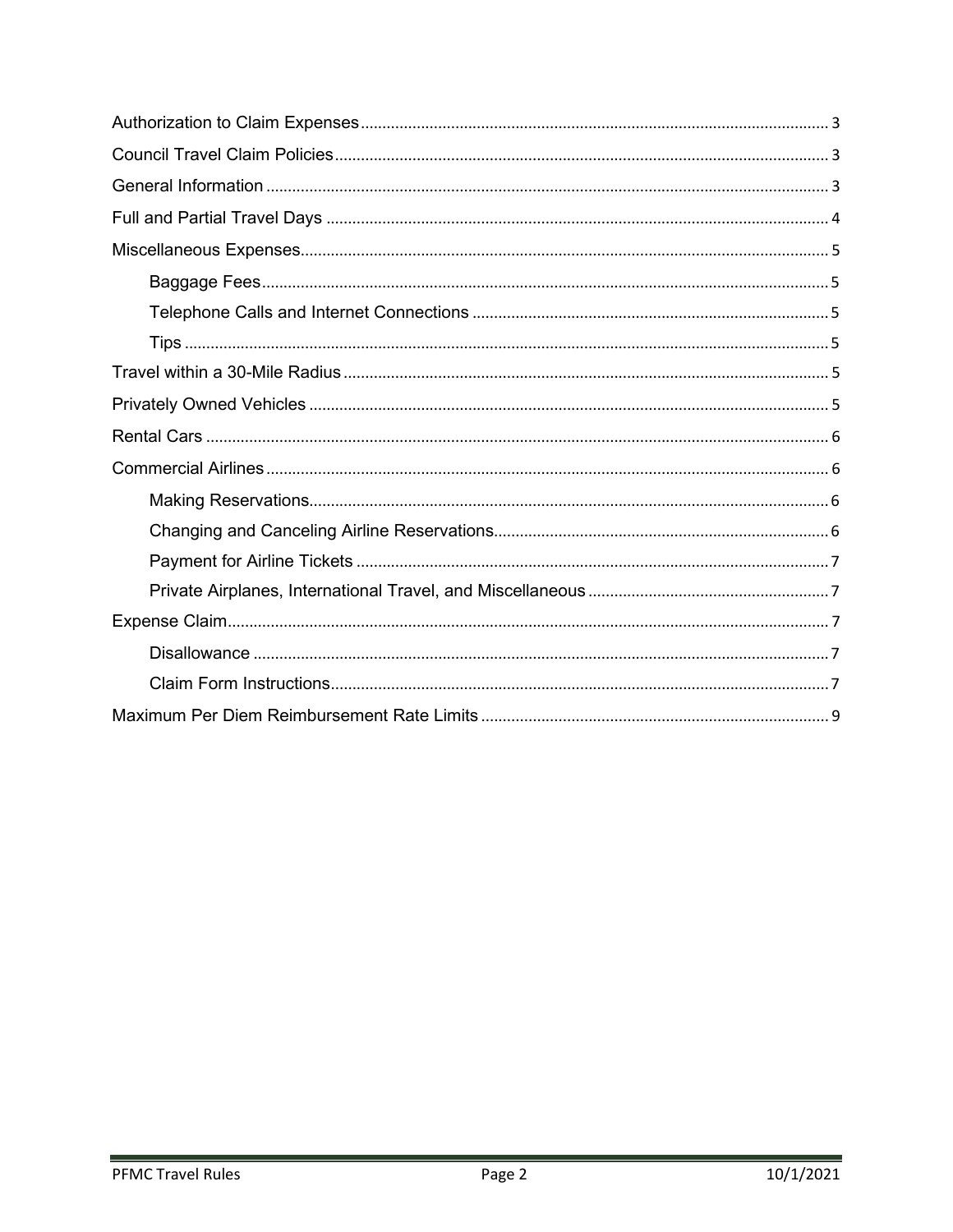#### <span id="page-2-0"></span>Authorization to Claim Expenses

All nonfederal Pacific Fishery Management Council (Council) members of the Council, Scientific and Statistical Committee, advisory subpanels, management and technical teams, work groups, ad hoc committees, staff, special consultants, and individuals of specific invitation to travel are eligible to receive reimbursement for limited per diem travel expenses when away from their home station or while away from their work location in the metropolitan area of their residence, when authorized to travel for Council-related purposes. Travel expenses for which reimbursement is allowable will be confined to those expenses essential to transacting official Council business.

Unless approved by authorized Council staff, the claimant must have a meeting invitation, which lists them as an attendee of the meeting and has been approved by the Executive Director or his designee. Approximately three weeks prior to every Councilfunded meeting, a memorandum is sent to the appropriate Council and/or Advisory Body members inviting them to attend. This invitation includes the dates, times, and locations of the meeting along with the allowable per diem rates for lodging, meals, and incidental expenses, and is an operational travel order.

All travelers will have access to Concur [https://www.concursolutions.com/.](https://www.concursolutions.com/) Concur is a web-based product that integrates purchasing travel with the expense claim process.

### <span id="page-2-2"></span><span id="page-2-1"></span>Council Travel Claim Policies General Information

The Council observes the General Service Administration (GSA) reimbursement rates for mileage, commercial transportation, and per diem rates for lodging, meals, and incidental expenses as the *per se* accounting of actual expenses; additional information may be found in 41 CFR Part 301 and will be provided by the Council office upon request. Meals and lodging will be reimbursed at the GSA meal and hotel limits unless prior approval is granted by the Executive Director for costs above the limit for the area. The table on page 8 shows the current maximum GSA meal and hotel limits in several key locations where meetings relating to Council business are expected to be held.

For Council meetings, lodging is provided within a room block. If the mode of booking selected by the claimant incurs a higher cost, the additional cost is the responsibility of the claimant. Reimbursement will be made at the greatest financial advantage to the Council.

For locations not listed in the table on page 8, please access the Federal GSA website [\(http://www.gsa.gov/portal/content/104877\)](http://www.gsa.gov/portal/content/104877) to view current maximum per diem rates or contact the Council office.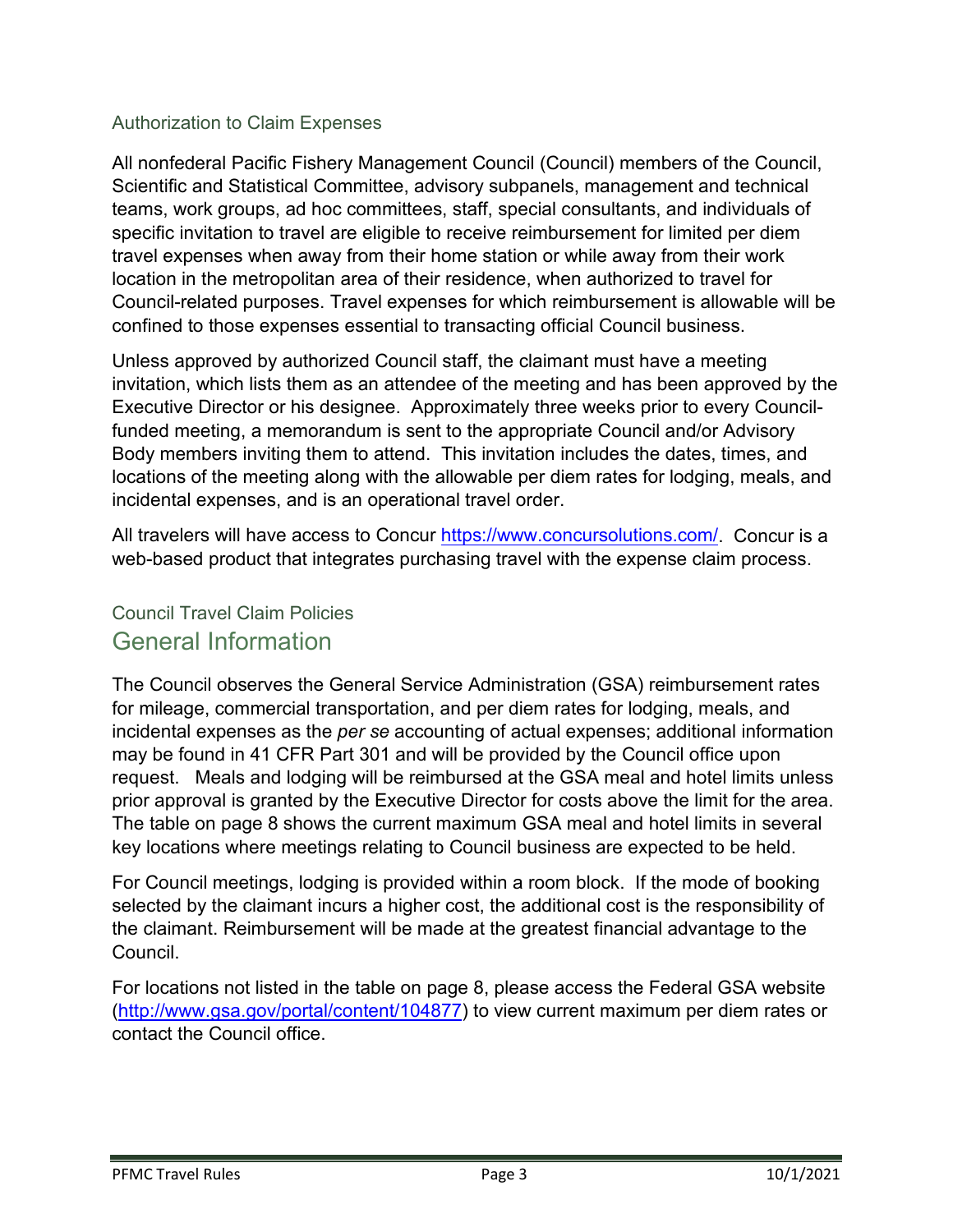Miscellaneous travel costs submitted for reimbursement must have adequate explanation of the nature and purpose of the expenses and must show the cost is reasonable and related to the conduct of official Council business. Requests for reimbursement over \$30 per item must be submitted with a receipt or original credit card receipt.

Travel may be performed by common carrier (i.e., air, train, bus, etc.), privately-owned vehicle, or other means. The Council will reimburse the method of transportation which will result in the greatest financial advantage to the Council, considering cost and other relevant factors. In general, the Council will reimburse for an amount no greater than the lowest coach 30-day advance airfare amount available to the claimant. If the mode of travel selected by the claimant incurs a higher cost, the additional cost is the responsibility of the claimant.

First class or other upgraded travel will not be reimbursed without prior approval from the Executive Director and will be authorized only in certain unusual instances. When upgraded travel is incurred at the preference of a claimant at a cost higher than the lowest advance coach airfare amount, the claimant shall be reimbursed at the 30-day advance coach airfare amount.

Reimbursement of means of travel will be from the traveler's designated workstation, or home in the case of no designated work location. The Council will not reimburse for companion travel without prior approval from the Executive Director and written justification of cause.

# <span id="page-3-0"></span>Full and Partial Travel Days

For each full 24-hour calendar day of travel status, authorized travelers will be reimbursed at the Federal lodging and meals and incidental expenses rates for the location of travel status, as shown in the table on page 8. Without prior approval from the Executive Director or Deputy Director, there will be no per diem reimbursement for travel less than 12 hours total duration. For travel exceeding 12 hours but less than 24 hours, meals and incidental expenses will be reimbursed at 75 percent of the applicable per diem rate, and lodging will be reimbursed up to the full allowance with an overnight stay. For the first and last days of multiple day travel, meals and incidental expenses will be reimbursed at 75 percent of the applicable per diem rate, regardless of the time of day the trip begins or ends. In the event you are unable to complete your travel on the last approved date, you may be eligible for full per diem on that date, but would be ineligible for any per diem the next day if your travel is completed by 6:00 a.m.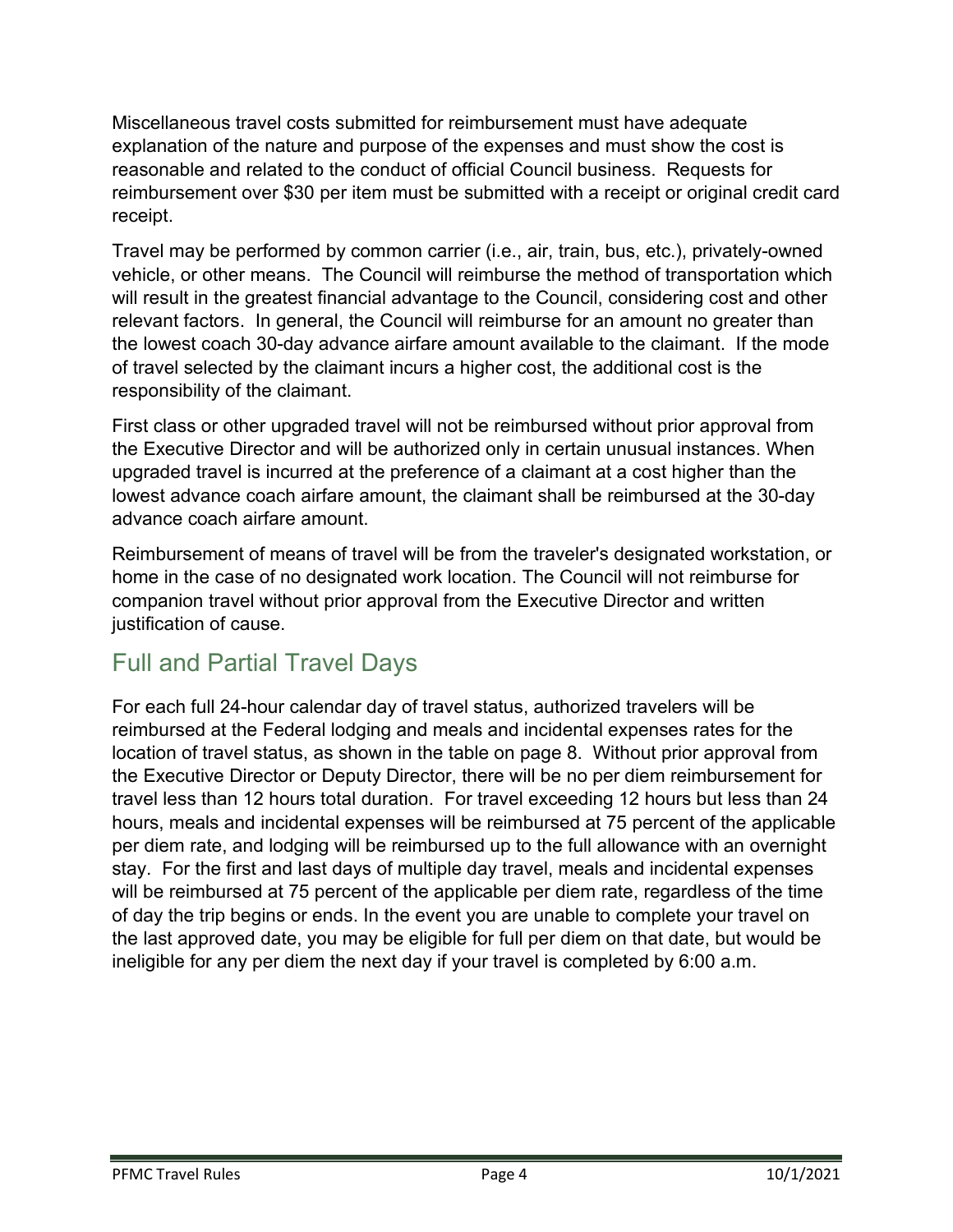# <span id="page-4-0"></span>Miscellaneous Expenses

Miscellaneous expenses may include costs incurred for the conduct of Council business such as fees, service tips, transportation between lodging and meeting sites, and parking. Receipts are required for miscellaneous expenses that exceed \$30 in cost.

#### <span id="page-4-1"></span>Baggage Fees

Baggage fees for the first piece of luggage on domestic flights will be reimbursed. Baggage fees for additional luggage will be at the expense of the traveler unless advance approval by the Executive Director or Deputy Director is obtained.

#### <span id="page-4-2"></span>Telephone Calls and Internet Connections

Telecommunication and internet connection charges are generally not reimbursed, but may be judged reimbursable, if necessary, for direct Council business at reasonable cost, when itemized on the claim by date, length of time, and general nature of business. Judgment will be based on the necessity of Council-related purpose.

<span id="page-4-3"></span>**Tips** 

Tips for meals and housekeeping service are considered part of the meals and incidental expenses per diem rate and are not subject to further reimbursement. Reimbursement of tips for any other purpose will be judged reimbursable based on described necessity to business travel and at a reasonable amount.

# <span id="page-4-4"></span>Travel within a 30-Mile Radius

Without approval by the Executive Director, meals and lodging expenses will not be paid within a 30-mile radius of an individual's home or work location.

# <span id="page-4-5"></span>Privately Owned Vehicles

Mileage will be reimbursed at the designated GSA mileage rate, **56 cents per mile (2021 rate)**. Use of a privately-owned conveyance must be justified by comparison with use of commercial transportation, with consideration being given to total distance of travel, number of destination points on the itinerary, and the number of travelers. When a privately-owned conveyance is used as a matter of personal preference and such use is not determined to be advantageous to the Council, reimbursement will be limited to the lesser amount as determined by cost comparison between the mileage reimbursement cost and the use of commercial transportation, such as the 30-day advance coach airfare.

When two or more people travel together in a privately-owned vehicle, the names of all travelers need to be stated on each travel claim submitted.

Mileage for Council staff will be measured from the Council office location to the point of destination and return.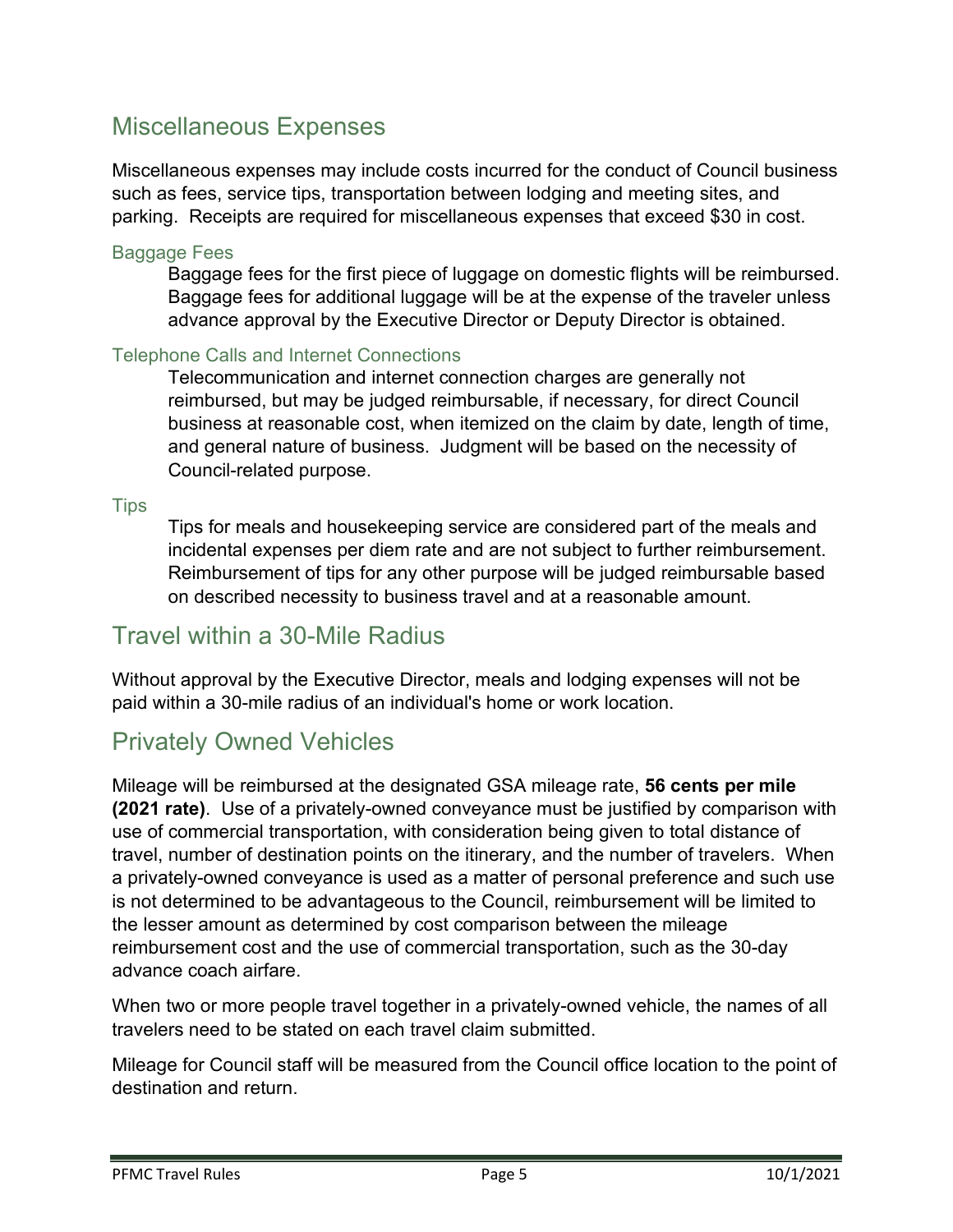# <span id="page-5-0"></span>Rental Cars

The use of rental cars is discouraged. Airport shuttles, group use of taxis, and other more economical options should be used in lieu of renting cars. Reimbursement will be made for use of rental cars when unusual circumstances justify the need. In most cases, reimbursement will not be made for the use of rental cars in excess of the individual cost of available public transportation unless cost comparisons are stated on the expense claim that demonstrate an economic advantage to the Council. When two or more people travel together in a rented vehicle, the names of all travelers must be stated on each travel claim submitted.

## <span id="page-5-1"></span>Commercial Airlines

#### <span id="page-5-2"></span>Making Reservations

Make your reservations as soon as possible to avoid the extra cost associated with short advance notice or few remaining seats on a particular flight.

#### Concur (Direct Travel)

Reservations may be made by logging into Concur <https://www.concursolutions.com/> and purchasing a ticket through Direct Travel. You can view available tickets within a window of selected fares. You will receive an email with a copy of your invoice/itinerary attached.

#### EasyBiz (Alaska Airlines)

Reservations may also be made online by using the Council's EasyBiz account with Alaska Airlines. Contact the Council office to enroll in this option and receive appropriate information.

#### Booking on your own

Reservations may also be made from the airline carrier directly or other vendors, however, reimbursement will generally be only for the lowest 30-day advance price available from Direct Travel or Alaska Airlines EasyBiz, unless extenuating circumstances prevail.

#### <span id="page-5-3"></span>Changing and Canceling Airline Reservations

Changes for airline reservations after travel has started should be only if extenuating circumstances indicate. If changes are not cost neutral to the Council, expenses may be disallowed, and reimbursement requested. Same day change fees may not be authorized without documentation as to the necessity of the change.

If a change in your itinerary or cancellation of your trip is necessary, contact either the airline carrier, Direct Travel or EasyBiz, whichever made your original reservations.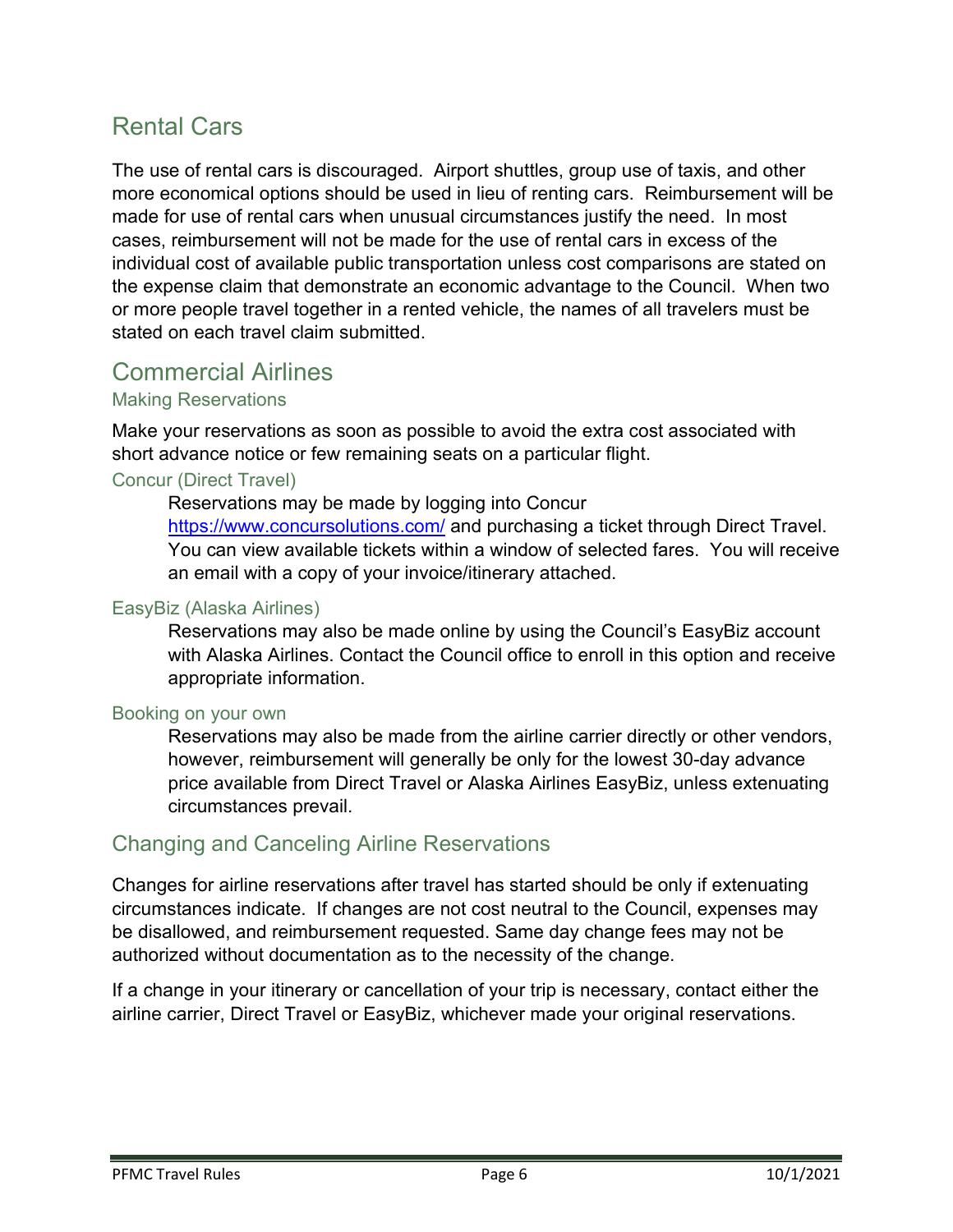Direct Travel:

*Your Travel Consultants* Service Team #5 Toll-free Phone: [877.848.4471](tel:877.848.4471) Email: [ServiceTeam5@PeakTravel.com](mailto:ServiceTeam5@PeakTravel.com)

### <span id="page-6-0"></span>Payment for Airline Tickets

The Council is billed directly for all travelers using Direct Travel through Concur or Alaska Airline EasyBiz for Council-approved travel. Reimbursement for tickets from the airline carrier or other vendors is through the travel expense claim. All airline purchases must be recorded on the expense claim.

### <span id="page-6-1"></span>Private Airplanes, International Travel, and Miscellaneous

Private airplanes may be used with prior approval from the Executive Director, with reimbursement at the lowest non-refundable advance purchase coach ticket rate. International travel is a special category of travel and requires advance approval by the Executive Director at least 60 days in advance of anticipated travel. In the event an individual secures an unapproved travel seating upgrade from the 30-day advance coach fare for personal reasons, the Council will reimburse for no more than the 30-day advance coach fare price.

# <span id="page-6-2"></span>Expense Claim

Travel expense claim forms must be submitted electronically through Concur. Travel Expense Claim forms and necessary receipts must be submitted within 60 days after travel is completed. Claims submitted after 60 days will be processed by approval of the Executive Director or designee. Claims for travel reimbursement received after the end of the contract payment year will not be paid.

#### <span id="page-6-3"></span>**Disallowance**

A disallowance to the claim submitted may occur at the time the travel claim is processed for payment. This may occur because there is a lack of necessary receipts, lack of a cost comparison when the private mileage option is chosen over commercial travel options, claims more than allowed rates, or an error made in the computation of costs shown on the claim. Please review any disallowance and contact the Council office should you have any questions about the amount reimbursed. Amounts disallowed may be reconsidered for payment upon presentation of the necessary receipts or additional information.

### <span id="page-6-4"></span>Claim Form Instructions

Include all air travel. Incidental costs must have adequate explanation of the nature and purpose of the expense and show the cost is reasonable and related to the conduct of official business. A receipt needs to be provided for such costs over \$30.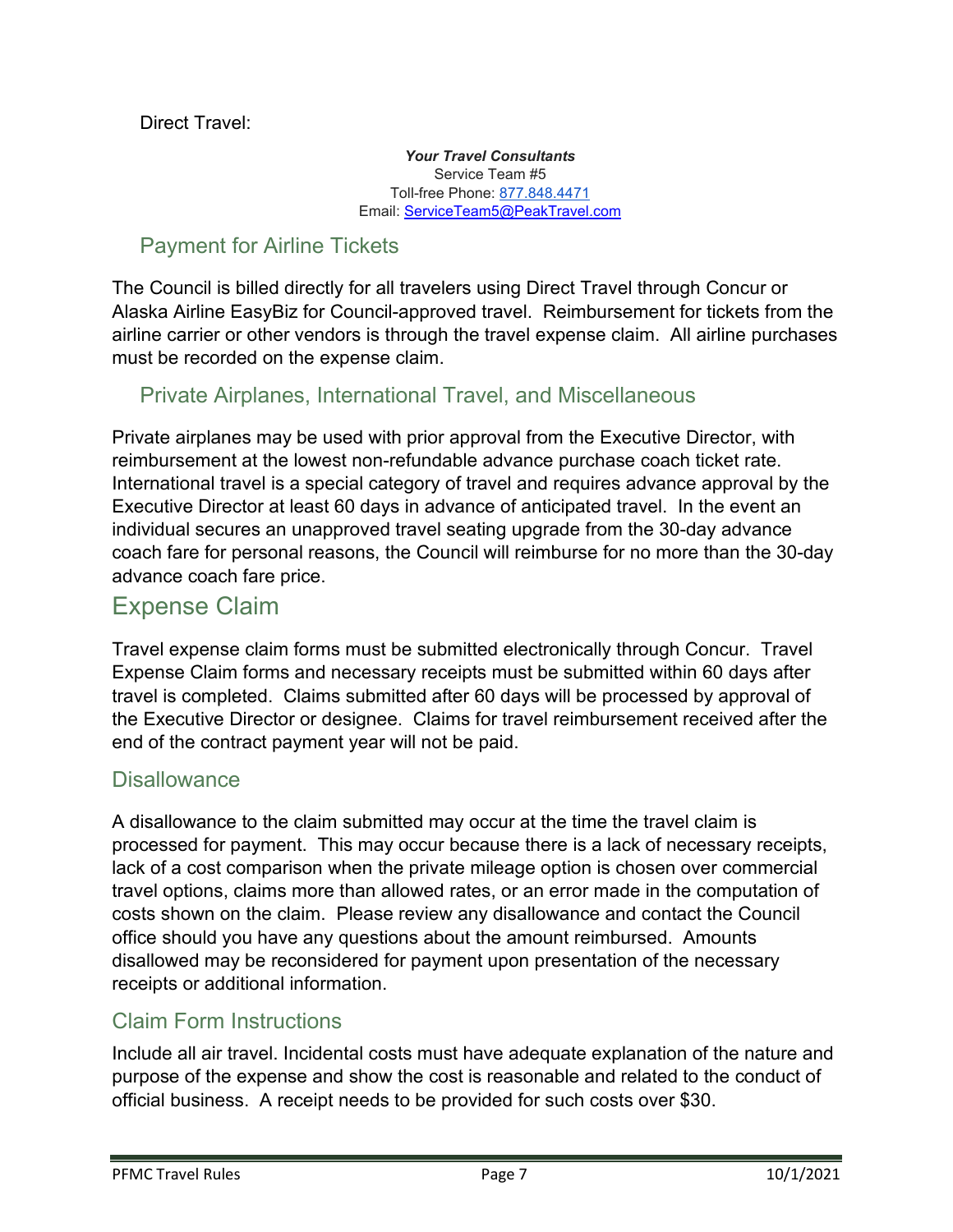All claims for reimbursement will be digitally signed by the traveler, verifying the authenticity of the charges.